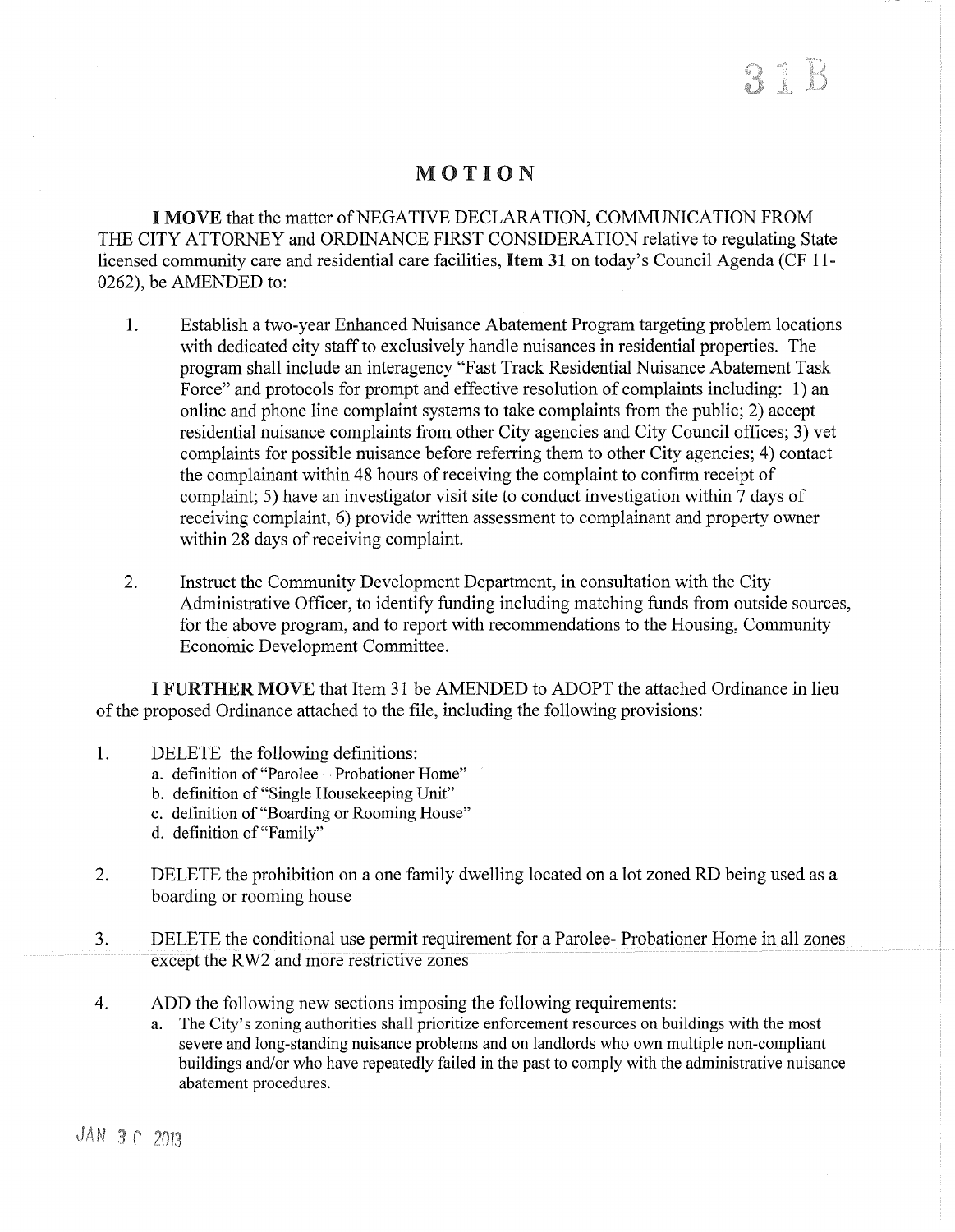- b. For nuisances in or on residential properties, the compliance period shall be 90 days unless the Director determines that there are extreme circumstances that make compliance within 90 days impossible.
- c. In addition, a violation or failure to comply shall result in the residential property being deemed and declared substandard under California Health and Safety Code Section 17920.3 because conditions exist to an extent that endangers the life, limb, health, property, safety, or welfare of the public or the occupants of the dwelling as specified in California Civil Code Section 1942.4.
- 5. AMEND the Municipal Code to add the following sub-subsections:
	- a. A property that has a nuisance that is the subject of enforcement under this section shall not be eligible for ongoing or subsequent City subsidy, grant, funding, entitlement or benefit to a landlord until the nuisance is abated. Ongoing funding shall be suspended at the point that a compliance hearing has been held and the nuisance was determined to still exist. Funding shall not be reinstated until the nuisance is abated.
	- b. Contingent upon funding, the Department shall dedicate one zoning administrator and sufficient supporting staff to exclusively handling nuisances in residential properties.
	- c. The Department shall establish and lead a "Fast Track Residential Nuisance Abatement Task Force comprised of the zoning administrator in charge of residential nuisances, and representatives of the Police Department, the Department of Building & Safety, the Housing Department, the County Department of Mental Health, the Los Angeles Homeless Services Authority and the City Attorney. The members of the Task Force shall work together to promptly and efficiently resolve residential nuisances and nuisance-related problems. The Department shall lead and facilitate the Task Force by holding regular Task Force meetings, coordinating enforcement among Task Force members and providing regular reports on the status of nuisance investigations and hearings. Task Force members will ensure that their agencies are providing resources as necessary to resolve nuisances and nuisance-related problems.
	- d. For residential nuisances, the Department shall establish protocols for prompt and effective resolution of complaints including: 1) develop online and phone line complaint systems to take complaints from the public; 2) accept residential nuisance complaints from other City agencies and City Council offices; 3) vet complaints for possible nuisance before referring them to other City agencies; 4) contact the complainant within 48 hours of receiving the complaint to confirm receipt of complaint; 5) have a Department investigator visit site to conduct investigation within 7 days of receiving complaint, 6) provide written assessment to complainant and property owner within 28 days of receiving complaint; and 7) evaluate Department staff based on benchmarks on timing, communication and outcomes of complaints.
- 6. ADD the following new section relative to unlicensed community care facilities: Unlicensed Community Care Facility: A facility is an unlicensed community care facility, residential care facilities for the elderly, residential care facilities for the chronically ill or child care center or family child care home if it is maintained and operated to provide nonmedical care, is not exempt from licensure and the facility is providing care or supervision, is held out as providing care or supervision, or represents that it is providing care or supervision, as defined in the California Code of Regulations, Sections 80001 community care facility, 87801 residential care facility for the chronically ill, 87101 residential care facility for the elderly, or Section 102352 family child care home.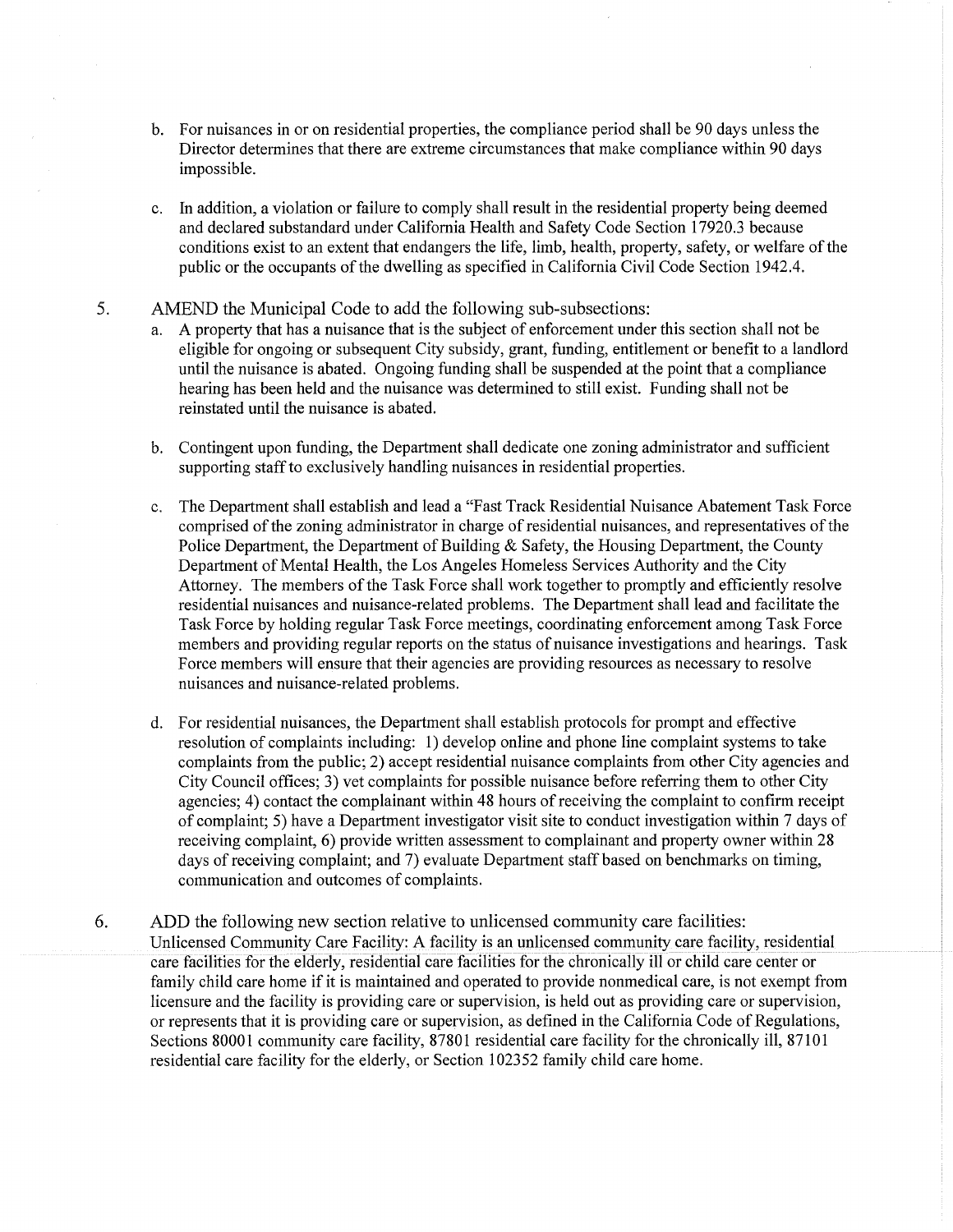The Department of Building and Safety shall investigate and inspect facilities suspected of being unlicensed community care facilities.

Where the Department of Building and Safety finds evidence that a facility is an "unlicensed community care facility" as defined in this section, the Department shall file a complaint with the appropriate licensing agency under the State Department of Social Services including: 1) For Children's Residential Facilities such as group homes and family homes, the Department shall contact the Children's Residential Program Office for Los Angeles County; 2) for Residential Care Facilities for the Elderly, the Department shall contact the Senior Care Program Office for Los Angeles County; 3) for Adult Residential Facilities, Adult Day Programs, and Social Rehabilitation Facilities, the Department shall contact the Adult Care Program Office for Los Angeles County; 4) for Family Child Care Homes that provide day care in private homes, the Department shall contact the Child Care Program Office for Los Angeles County; 5) for Health Care Facilities such as General Acute Care Hospitals, Acute Psychiatric Hospitals, Skilled Nursing Facilities, Intermediate Care Facilities, Chemical Dependency Recovery Hospitals and Correctional Treatment Centers, the Department shall contact the California Department of Public Health's Licensing and Certification Division.

According to State Law and State Department of Social Services procedures, the licensing agency will make an unannounced visit to the facility within 10 days of receipt of the complaint. The licensing agency is required to report the results of the investigation and the Department of Building and Safety shall continue to monitor the investigation to ensure any problems are resolved.

For "unlicensed community care facilities" in single family homes, the Department of Building and Safety shall conduct a thorough code enforcement inspection of the facility including citing for substandard conditions, untenetable conditions, illegal construction and overcrowding. The Department of Building and Safety shall conduct follow up to ensure repairs are made and to recover fees and costs as provided under State and local law.

The Department of Building and Safety shall report any suspicion of physical or sexual abuse in unlicensed facilities to the Police Department. In addition, the Department may report to the County Adult Protective Services agency and/or the Long-Term Ombudsman program.

Severability. If any part, section, subsection, subdivision, paragraph, subparagraph, sentence, phrase, clause, term, or word of this ordinance is declared invalid or unconstitutional by a valid court judgment or decree of any court of competent jurisdiction, the declaration of such unconstitutionality shall not affect the constitutionality or lawfulness of the remainder of this ordinance.

PRESENTED BY:

**KICHARD'ALARCÓN** Council Member, 7<sup>th</sup> District

SECONDED BY:

JAN 30 2013 REFERRED TO COMMODE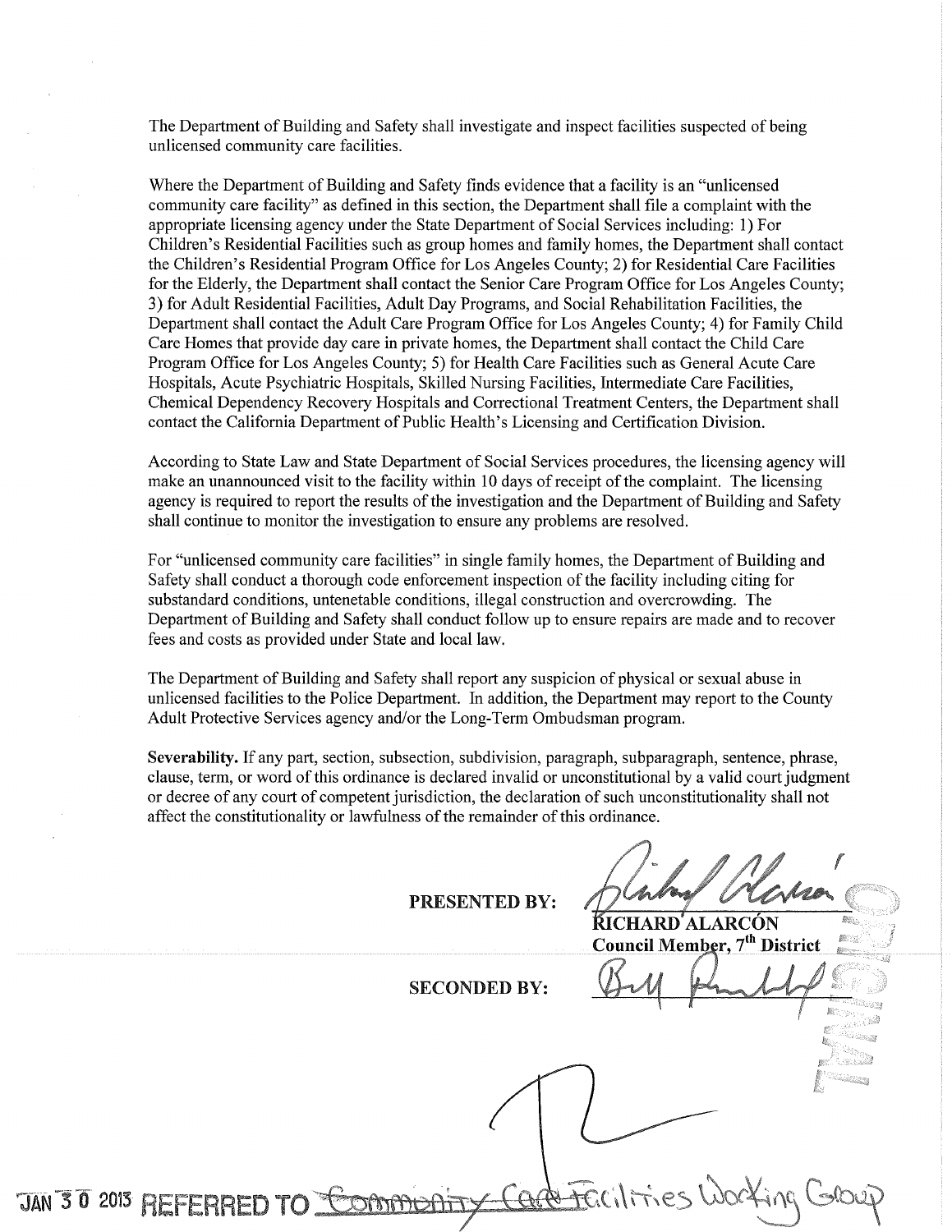Formatted: Left: 72 pt, Right: 72 pt, Top: 63 pt, Bottom: 45 pt, Footer distance from edge: 15.75 pt

#### ORDINANCE NO.

An ordinance amending Sections 12.03, 12.21, 12.24, 12.27.1 and 14.00 of the Los Angeles Municipal Code consistent with the California Community Care Facilities Act to add definitions of *Community Care Facility, Licensed; Residential Care Facility for the Elderly, Licensed;* and *Alcoholism or Drug Abuse Recovery or Treatment Facility, Licensed;* to permit State licensed facilities with seven or more residents as public benefit projects subject to performance standards in any zone;. identify and report unlicensed facilities; and to enhance residential nuisance enforcement.

## THE PEOPLE OF THE CITY OF LOS ANGELES DO ORDAIN AS FOLLOWS:

Section 1. Section 12.03 of the Los Angeles Municipal Code is amended by adding the following definitions in alphabetical order to read as follows:

ALCOHOLISM OR DRUG ABUSE RECOVERY OR TREATMENT

FACILITY, LICENSED. As defined in Section 11834.02 of the Health and Safety Code, any premises, place or building licensed by the State of California that provides 24-hour residential non-medical services to adults who are recovering from problems related to alcohol, drug or alcohol and drug misuse or abuse, and who need alcohol and drug recovery treatment or detoxification services.

COMMUNITY CARE FACILITY, LICENSED. Any facility, place or building licensed by the State of California that is maintained and operated as a residential facility or as a social rehabilitation facility, as defined in Sections  $1502(a)(1)$  and  $1502(a)(7)$  of the Health and Safety Code, respectively, to provide non-medical residential care for persons in need of services, supervision or assistance essential for sustaining the activities of daily living.

#### RESIDENTIAL CARE FACILITY FOR THE ELDERLY, LICENSED. As

defined in Section 1569.2 of the Health and Safety Code, a housing arrangement licensed by the State of California and chosen voluntarily by persons 60 years of age or over, or their authorized representative, where varying levels of intensities of care and supervision, protective supervision, or personal care, or health related services are provided, based upon the varying needs of the residents, as determined in order to be admitted and to remain in the facility. A Residential Care Facility for the Elderly, Licensed, may house residents under 60 years of age with compatible needs pursuant to Section 1569.316 of the Health and Safety Code and provide health-related services pursuant to Section 1569.70 of the Health and Safety Code.

SINGLE HOUSEKEEPING UNIT 'L

Sec. 2. The following definitions set forth in Section 12.03 of the Los Angeles

#### Deleted: 12.22

Deleted: to amend the definitions of *Boarding or Rooming House* and *Family*  to provide clear guidelines for the appropriate enforcement of boarding houses with transient characteristics; and to prohibit *Boarding or Rooming Houses*  in one-family dwellings in the RD Zone. The proposed ordinance also adds a defmition of *Parolee-Probationer Home*  and pennits them by conditional use in all zones except the RW2 or more restrictive zones

#### Deleted: PAROLEE-

PROBATIONER HOME. Any dwelling, Apartment House,¶ Hotel, or Apartment Hotel, which, whether owned and/or operated by a person or a for-profit or not-for-profit entity, contains a dwelling unit or guest room that¶ houses three or more paroleesprobationers unrelated by blood, marriage, foster¶ care status, or legal adoption, in exchange for monetary or non-monetary¶ consideration given and/or paid by the parolee-probationer, and/or any public or private entity or person on behalf of the parolee-probationer. A parolee probationer¶ includes: (i) any person who has been convicted of a federal crime; sentenced to a United States prison, and received conditional and revocable¶ release in the community under the supervision of a federal parole officer; (ii) any person who has served a tenn of imprisonment in a State prison and who is? serving a period of supervised community custody, as defmed in Penal Code Section'

3000, and is under the jurisdiction of the California Department off Corrections, Parole and Community Services Division; (iii) an adult or iuvenile¶

sentenced to a term in the California Youth Authority and who has received conditional and revocable release in the community under the supervision of a $\P$ Youth Authority Parole Officer; or (iv) any person who has been convicte $\boxed{... [1]}$ 

 $\overline{\phantom{a}}$ 

## Deleted: Any household whose

members are a $\mathbb{I}$ non-transient interactive group of persons jointly occupying a dwelling unit, including joint access to and use of all living, kitchen, and eating areas within the<sup>[]</sup>

dwell Ing unit, and sharing household activities and responsibilities such as meals, chores, expenses and maintenance, 1 and whose makeup is determined  $\sqrt{12}$ 

Deleted: Microsoft Word Version of PDF - Amy Brother's Revised Draft Ordinance dated January 3, 2013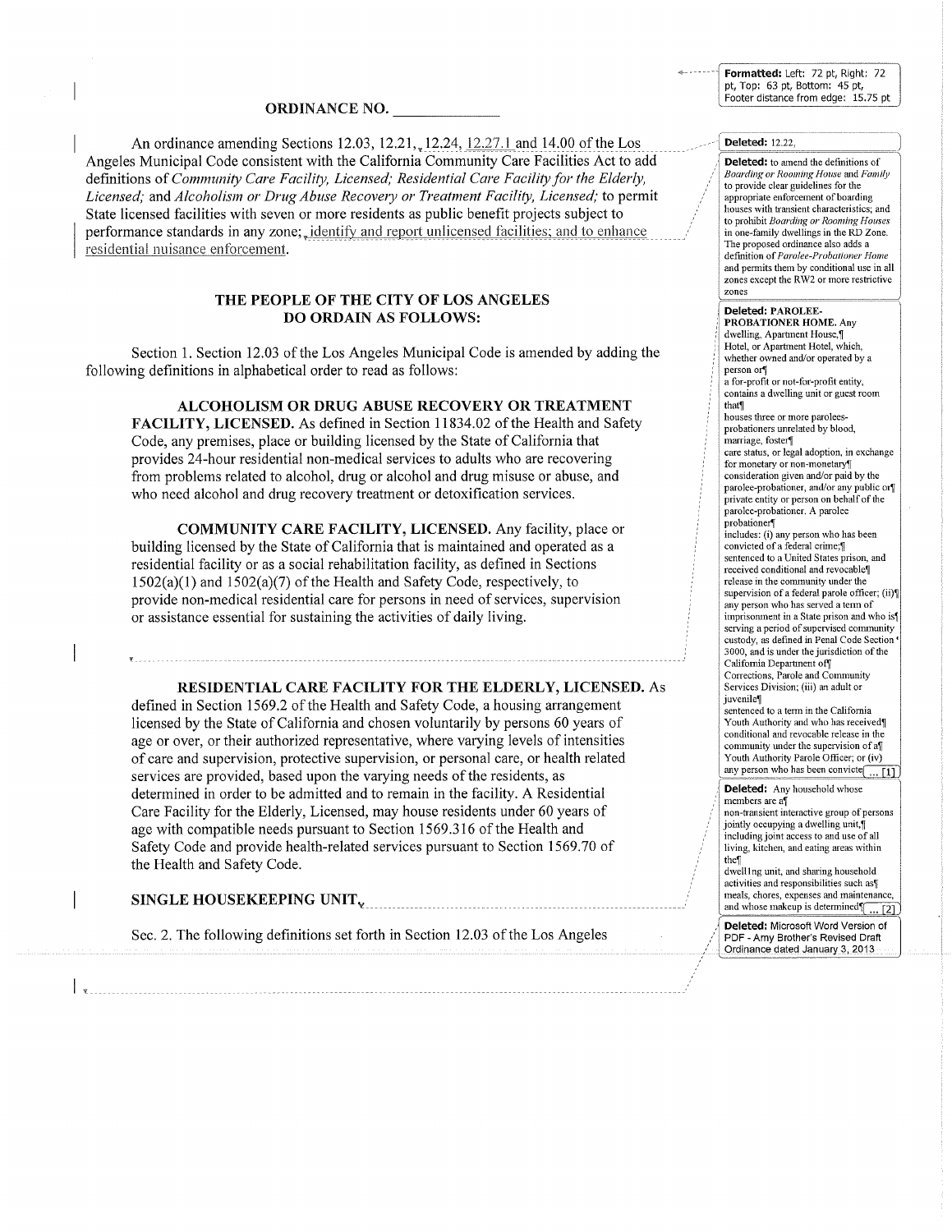Municipal Code are amended to read as follows:

Sec. 3. Subparagraph (d) of Paragraph 4 of Subsection A of Section 12.21 of the Los Angeles Municipal Code is amended by adding a new Sub-subparagraph (6) to read as follows:

> (6) Any Alcoholism or Drug Abuse Recovery or Treatment Facility, Licensed; Community Care Facility, Licensed; or Residential Care Facility For The Elderly, Licensed, shall provide a minimum of two automobile parking spaces, with 0.2 automobile parking space provided for each additional resident over the number seven. The parking spaces are calculated based on the maximum number of residents authorized by the state license.

Sec. 4. Subsection D of Section 12.21 of the Los Angeles Municipal Code is amended to read as follows:

## **D. (None)**

You Sec. 5. Paragraph 9 of Subsection X of Section 12.24 of the Los Angeles Municipal Code is amended to read as follows:

### **9. (None)**

Sec. 6. Subparagraph 5 of Subsection U of Section 12.24 of the Los Angeles Municipal Code is amended to read as follows:

5. **(None)** 

Sec.,..

Sec. 7. The first paragraph of Subsection A of Section 14.00 of the Los Angeles Municipal Code is amended to read as follows:

**A. Public Benefit Projects and Performance Standards.** Where not permitted by right or by Conditional Use Permit pursuant to Subsections U, V or W of Section 12.24, the following public benefit uses are permitted in any zone, unless restricted to certain zones or locations. The uses shall meet the following performance standards or

alternative compliance measures approved pursuant to Subsection B.

I ~ ---------------------------------------------------------- ----------------

Upon the Director's determination that the public benefit use meets the stated performance standards, the Director shall record a covenant of the determination with the Office of the County Recorder. The covenant shall be valid as long as the property is used as a public benefit. The covenant shall be terminated when the land is no longer used as a

**Deleted:** BOARDING OR ROOMING HOUSE. A dwelling where lodging is! **provided to four or more persons for**  monetary or non-monetary consideration.¶ This defmition does not include any state licensed facility serving six or fewer¶ **persons which, under state law, is not**  considered a boarding house. For purposes of calculating parking requirements, every 250 square feet of floor area<sup>™</sup> shall be considered the same as a separate **guest room. Deleted:** FAMILY. One or more

persons living together in a dwelling unit  $\alpha$ s a $\pi$ single housekeeping unit.

--------- **Deleted:** Sec. 5. Subsection A of Section 12.22 of the Los Angeles Municipal Code is<sup>[]</sup> amended by adding a new Subdivision 31 to read as follows:

~ **31. Boarding or Rooming Houses in the**  RD Zone. Notwithstanding the<sup>[1]</sup> provisions of Section 12.09.1 of this Code, anyone-family dwelling located on

a<sub>il</sub><br>lot zoned RD shall not be used as a boarding or rooming house.<sup>[1]</sup>

**Deleted: 6** 

Deleted: 7 Deleted: 8

**Deleted:** Paragraph 54 of Subsection W of Section 12.24 of the Los Angeles<sup>[1]</sup> Municipal Code is added to read as follows:

 $\overline{\phantom{a}}$ 

~ 54. Parolee-Probationer Homes in all zones except the RW2 and more¶ **restrictive zones.** 

**'-(Deleted:** 9

**Deleted:** Microsoft Word Version of PDF- Amy Brother's Revised Draft Ordinance dated January 3, 2013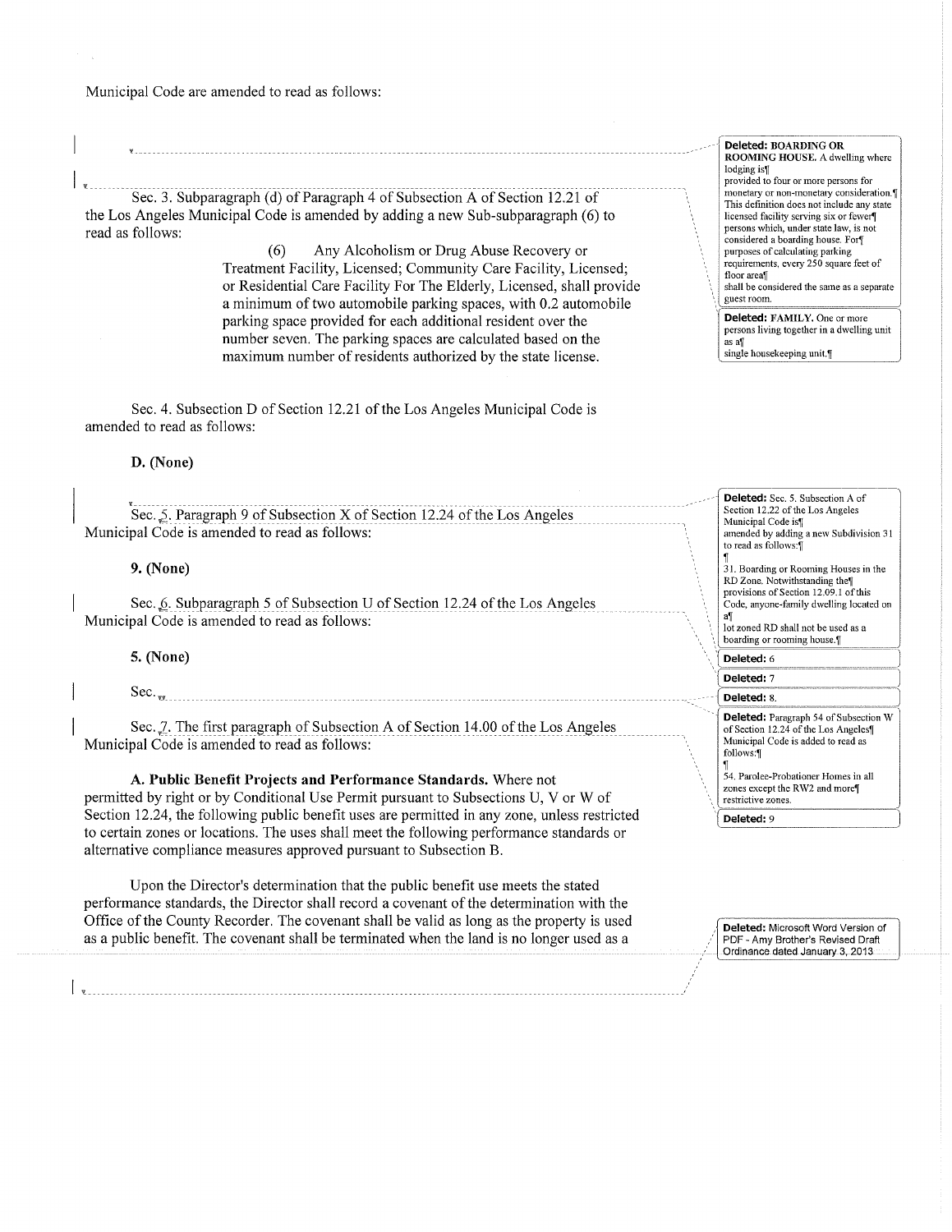public benefit. Upon recordation with the Department of City Planning of a covenant affirming the performance standards of a public benefit, notification of the public benefit shall be sent to adjoining and abutting property owners, the applicable certified neighborhood council, and the applicable City Council office. Public notification shall identify the applicable performance standards and a statement that, if the public benefit does not adhere to the performance standards, the Director of Planning may revise the performance standards or discontinue the use and terminate the covenant.

Sec. 8. Subsection A of Section 14.00 of the Los Angeles Municipal Code is amended by adding a new Paragraph 10 to read as follows:

10. Alcoholism or Drug Abuse Recovery or Treatment Facilities, Licensed; Community Care Facilities, Licensed; and Residential Care Facilities For The Elderly, Licensed, serving seven or more residents in the A, R, and C zones.

(a) **Performance standards:** 

(1) The use meets the applicable automobile parking space requirements set forth in Section 12.21A 4 (d) (6);

(2) The use avoids interference with traffic by providing access through driveways and/or loading docks for deliveries and pickups;

(3) The use is conducted in conformance with the City's noise regulations pursuant to Chapter 11 of this Code; any household noise or music shall be sufficiently modulated to ensure that adjacent residents are not disturbed;

(4) In the A and R zones, the existing residential character of the building and site are maintained, including the exterior facade, landscaping, fences, walls, lawn areas, and driveways;

(5) Security night lighting is shielded so that the light source cannot be seen from adjacent residential properties

(6) The use does not create an unreasonable level of disruption or interference with the peaceful enjoyment of adjoining and neighborhood properties; and

(7) Total occupancy of the use does not exceed two adult residents for every bedroom or guest room as shown on the building plans approved by the Department of Building and Safety.

(b) **Purposes:** Alcoholism or Drug Abuse Recovery or Treatment Facilities, Licensed; Community Care Facilities, Licensed; and Residential Care Facilities For The Elderly, Licensed, serving seven or **Deleted:** Microsoft Word Version of

PDF- Amy Brother's Revised Draft Ordinance dated January 3, 2013

Deleted: 10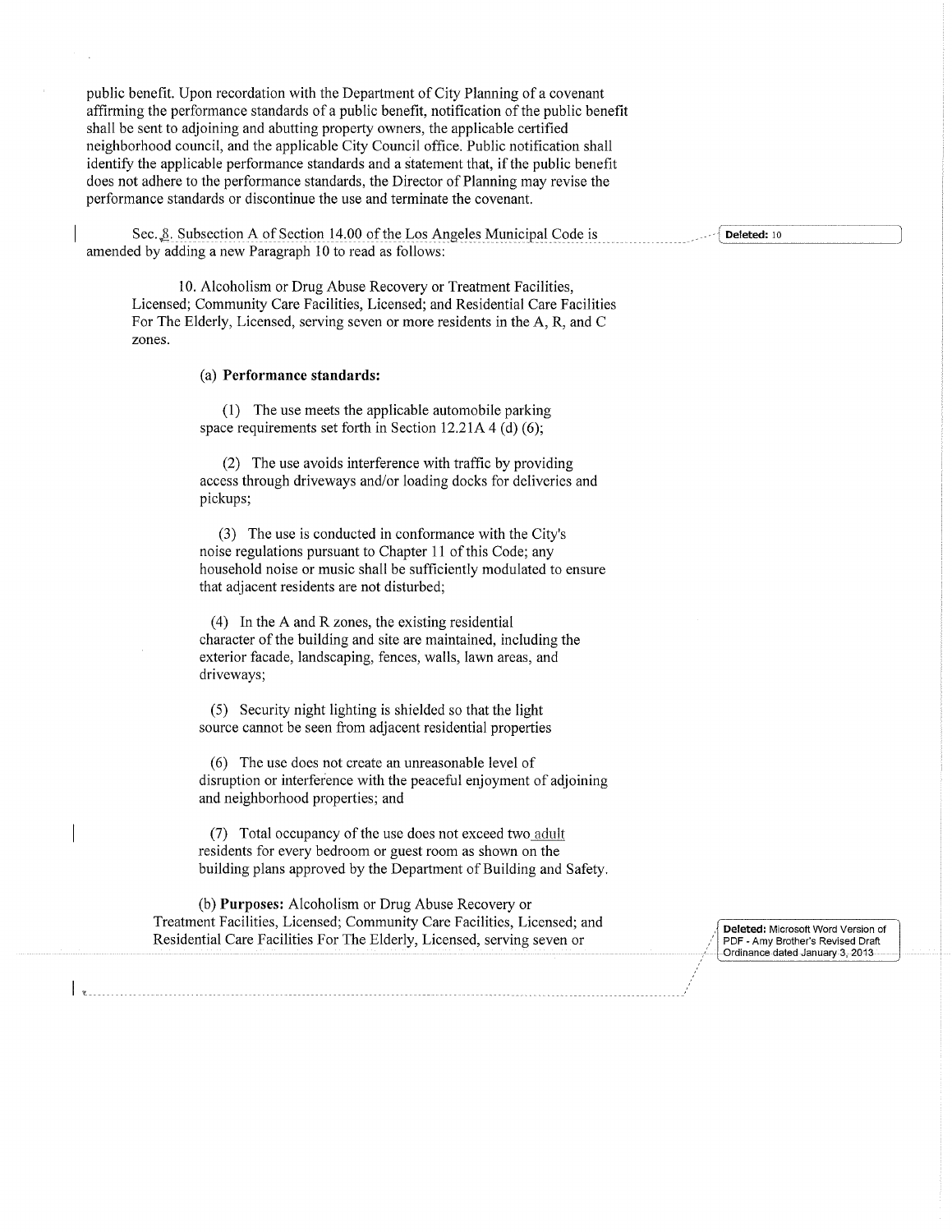more residents in the A, Rand C zones, shall be compatible with the character of the neighborhood and not adversely impact the health, safety and welfare of the persons residing in the facility or the neighborhood. Parking, traffic and transportation impacts shall be insignificant. The operation must comply with State law and must have a State license. The number of residents allowed per facility is limited in order to keep density within acceptable limits.

Sec. 9. Subsection A (Purpose) of Section 12.27.1 of Chapter I, Article 2 of the Los Angeles Municipal Code is amended to adding a third paragraph to read:

> The City's zoning authorities shall prioritize enforcement resources on buildings with the most severe and long-standing nuisance problems and on landlords who own multiple non-compliant buildings and/or who have repeatedly failed in the past to comply with the administrative nuisance abatement procedures.

Sec. 10. Subsubsection 3 ("Compliance Review") of Subsection C of Section 12.27.1 of Chapter I, Article 2 of the Los Angeles Municipal Code is amended by adding the following sentence to the end of Section 3:

> For nuisances in or on residential properties, the compliance period shall be 90 days unless the Director determines that there are extreme circumstances that make compliance within 90 davs impossible.

Sec. 11. Subsubsection 5, ("Violations") of Subsection C of Section 12.27.1 of Chapter I, Article 2 of the Los Angeles Municipal Code is amended bv adding a second paragraph to read:

> In addition, a violation or failure to comply shall result in the residential property being deemed and declared substandard under California Health and Safety Code Section 17920.3 because conditions exist to an extent that endangers the life, limb, health, property, safety, or welfare of the public or the occupants of the dwelling as specified in California Civil Code Section 1942.4.

Sec. 12. Subsection D of Section 12.77.1 of Chapter l, Article 2 of the Los Angeles Municipal Code is amended to add the following sub-subsections 3, 4, 5 and 6 to read:

**Deleted:** Microsoft Word Version of PDF - Amy Brother's Revised Draft Ordinance dated January 3, 2013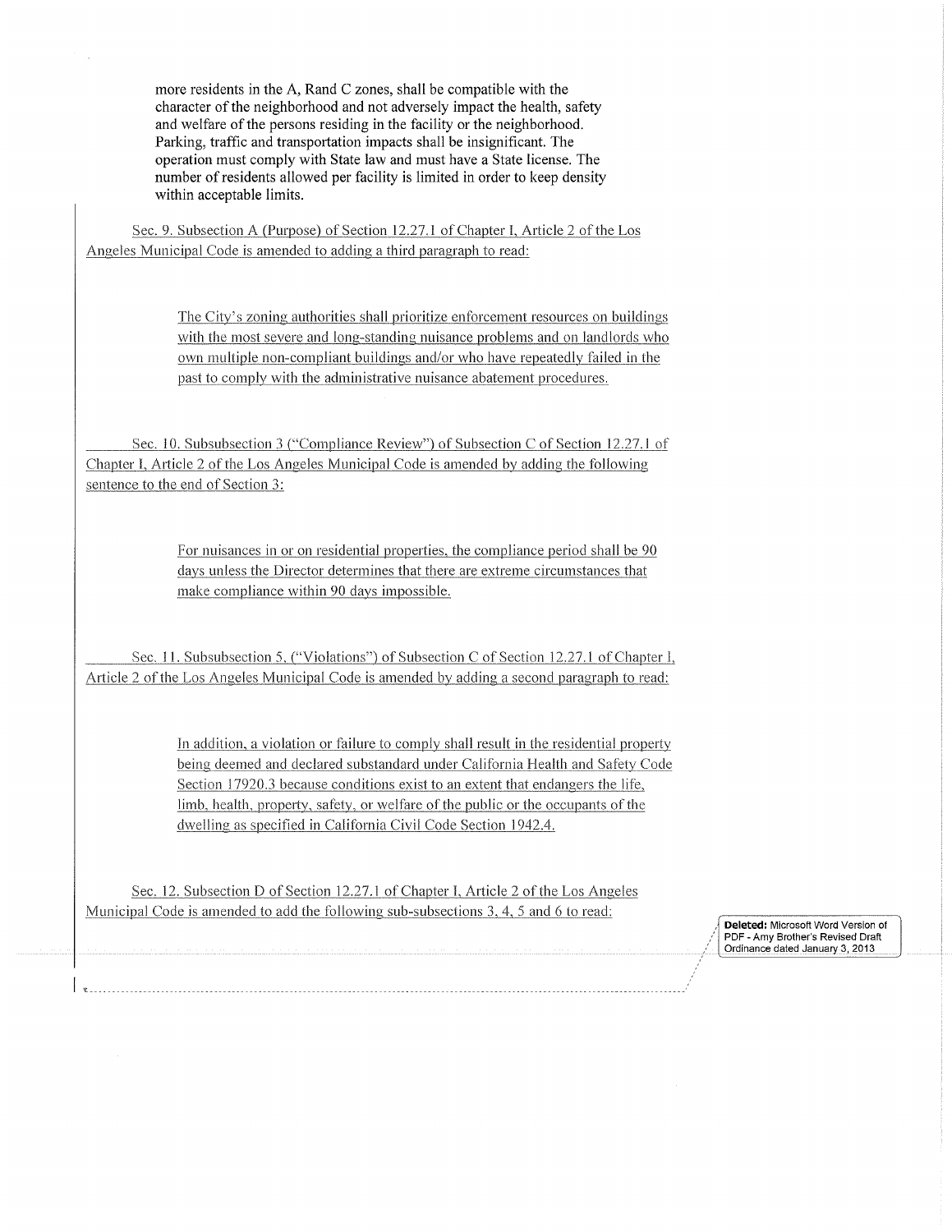A property that has a nuisance that is the subject of enforcement under this 3. section shall not be eligible for ongoing or subsequent City subsidy, grant. funding, entitlement or benefit to a landlord until the nuisance is abated. Ongoing funding shall be suspended at the point that a compliance hearing has been held and the nuisance was determined to still exist. Funding shall not be reinstated until the nuisance is abated.

Contingent upon funding, the Department shall dedicate one zoning 4. administrator and sufficient supporting staff to exclusively handling nuisances in residential properties.

The Department shall establish and lead a "Fast Track Residential 5. Nuisance Abatement Task Force comprised of the zoning administrator in charge of residential nuisances, and representatives of the Police Department, the Department of Building & Safety, the Housing Department, the County Department of Mental Health, the Los Angeles Homeless Services Authority and the City Attorney. The members of the Task Force shall work together to promptly and efficiently resolve residential nuisances and nuisance-related problems. The Department shall lead and facilitate the Task Force by holding regular Task Force meetings, coordinating enforcement among Task Force members and providing regular reports on the status of nuisance investigations and hearings. Task Force members will ensure that their agencies are providing resources as necessary to resolve nuisances and nuisance-related problems.

6. For residential nuisances, the Department shall establish protocols for prompt and effective resolution of complaints including: 1) develop online and phone line complaint systems to take complaints from the public; 2) accept residential nuisance complaints from other City agencies and City Council offices; 3) vet complaints for possible nuisance before referring them to other City agencies; 4) contact the complainant within 48 hours of receiving the complaint to confirm receipt of complaint; 5) have a Department investigator visit site to conduct investigation within 7 days of receiving complaint, 6) provide written assessment to complainant and property owner within 28 days of receiving complaint; and 7) evaluate Department staff based on benchmarks on timing, communication and outcomes of complaints.

Sec. 13. Unlicensed Community Care Facility: A facility is an unlicensed community care facility, residential care facilities for the elderly, residential care facilities for the chronically ill or child care center or family child care home if it is maintained and operated to provide nonmedical care, is not exempt from licensure and the facility is providing care or supervision, is

#### Deleted: 1

**Deleted:** Microsoft Word Version of PDF- Amy Brother's Revised Draft Ordinance dated January 3, 2013